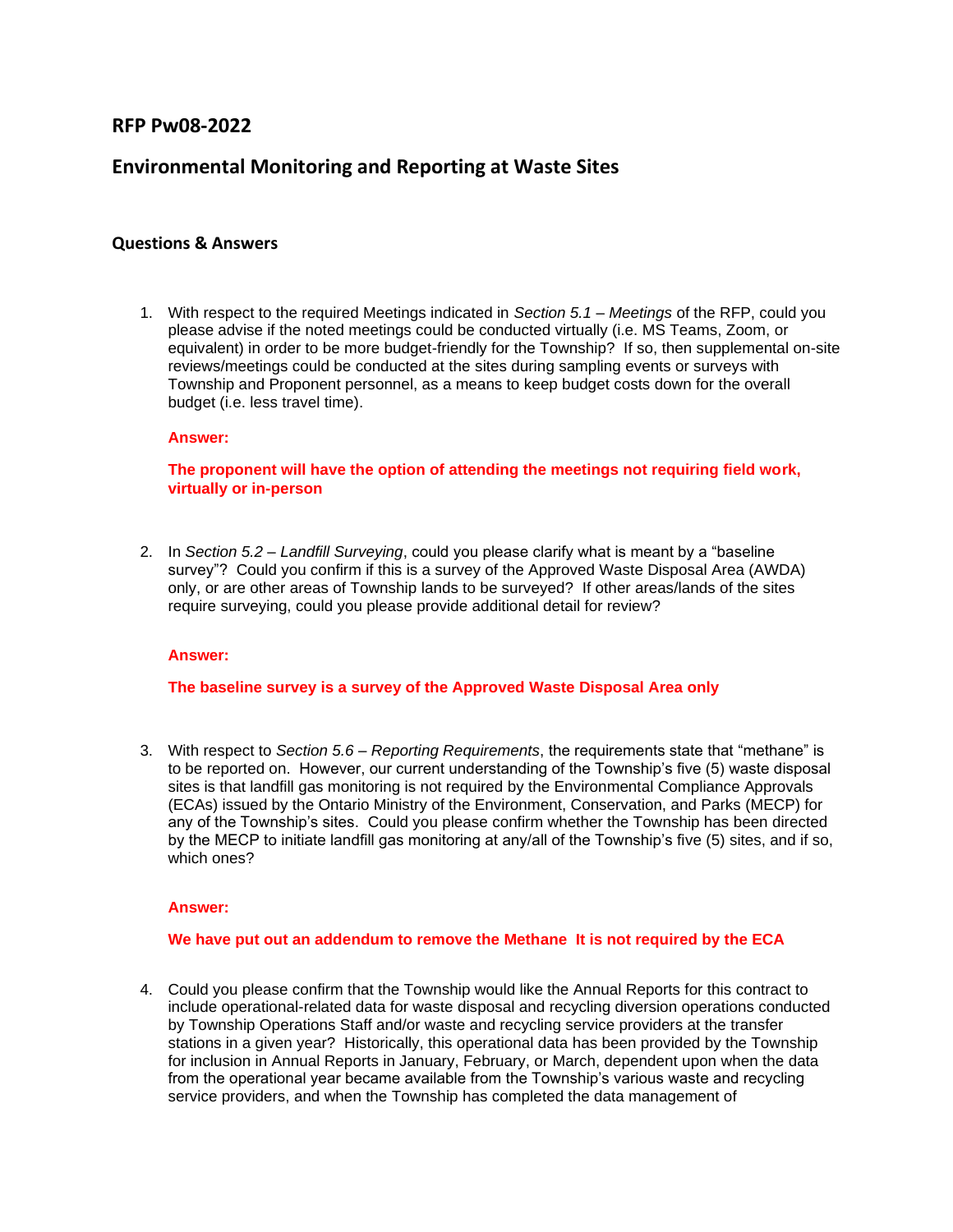daily/monthly/yearly data from operations at each site by Township Operations Staff, and have provided it to Greenview for inclusion in the Annual Reports (this excludes the waste fill rate data at the Black Donald and Mount St. Patrick Waste Disposal Sites, as this data is calculated based on topographical waste capacity surveys completed by Greenview in Late Fall of each year).

### **Answer:**

## **The Township will continue to provide the operational data for the Annual Reports**

- 5. With respect to submission dates for Draft Annual Reports and Final Annual Reports in *Section 5.6 – Reporting Requirements*, the Township has indicated that all Draft Annual Reports are required to be submitted to the Township for review no later than December 15<sup>th</sup>, and Final Annual Reports to be submitted no later than February 15<sup>th</sup>. With respect to these noted timelines in the RFP, we note the following questions and comments:
	- a. Given that the Draft Annual Report deadline is December  $15<sup>th</sup>$  of the operational year, and assuming the Township would want waste and recycling operational data included in each Annual Report (as required by the ECAs), then related sections of the Draft Annual Reports would be incomplete at the time of the December 15th submission date (as the operational year would not yet be finished, and all operational data from waste and recycling service providers would not be anticipated until January, February, or March, depending on the responsiveness of the independent service providers). If the Township could acknowledge that the December 15th submission date for Draft Annual Reports would result in these elements of the reports to be incomplete, it would be appreciated. Additional, based on past experience, the Final Annual Report deadline of February  $15<sup>th</sup>$  may also result in incomplete data, as all operational data would be required from waste and recycling service providers to the Township well in advance of the February 15th deadline, so that the Final Annual Reports could be updated, finalized, printed, bound, and electronic copies prepared for submission to the Township/MECP by the deadline.
	- b. The ECA's of each of the Township's waste disposal sites stipulate that Annual Reports are due for submission to the MECP Ottawa District Office no later than March 31<sup>st</sup> of a given year. Historically, we have provided Draft Annual Reports to the Township for review between late January and Late February (typical), with finalizations/edits completed in March, and final submission prior to the March  $31<sup>st</sup>$  deadline to the MECP. Would the Township consider modifying the submission dates for Draft Annual Reports and Final Annual Reports indicated in *Section 5.6 – Reporting Requirements* to dates between January and March, in order to allow for greater flexibility in the review process of operational data and any other issues than may have arisen through the reporting process?
	- c. With respect to the responsibility of submitting Final Annual Reports to the MECP Ottawa District Office, could you please advise if this responsibility would be that of the successful Proponent, or would the Township be submitting the Final Annual Reports to the MECP Ottawa District Office themselves?

#### **Answer:**

**We have put out an addendum changing December 15th to February 15th and the deadline for the submission of the reports from February 15 to March 31st. We have also added that it is the responsibility of the proponent to submit the reports to the MECP Ottawa District Office.**